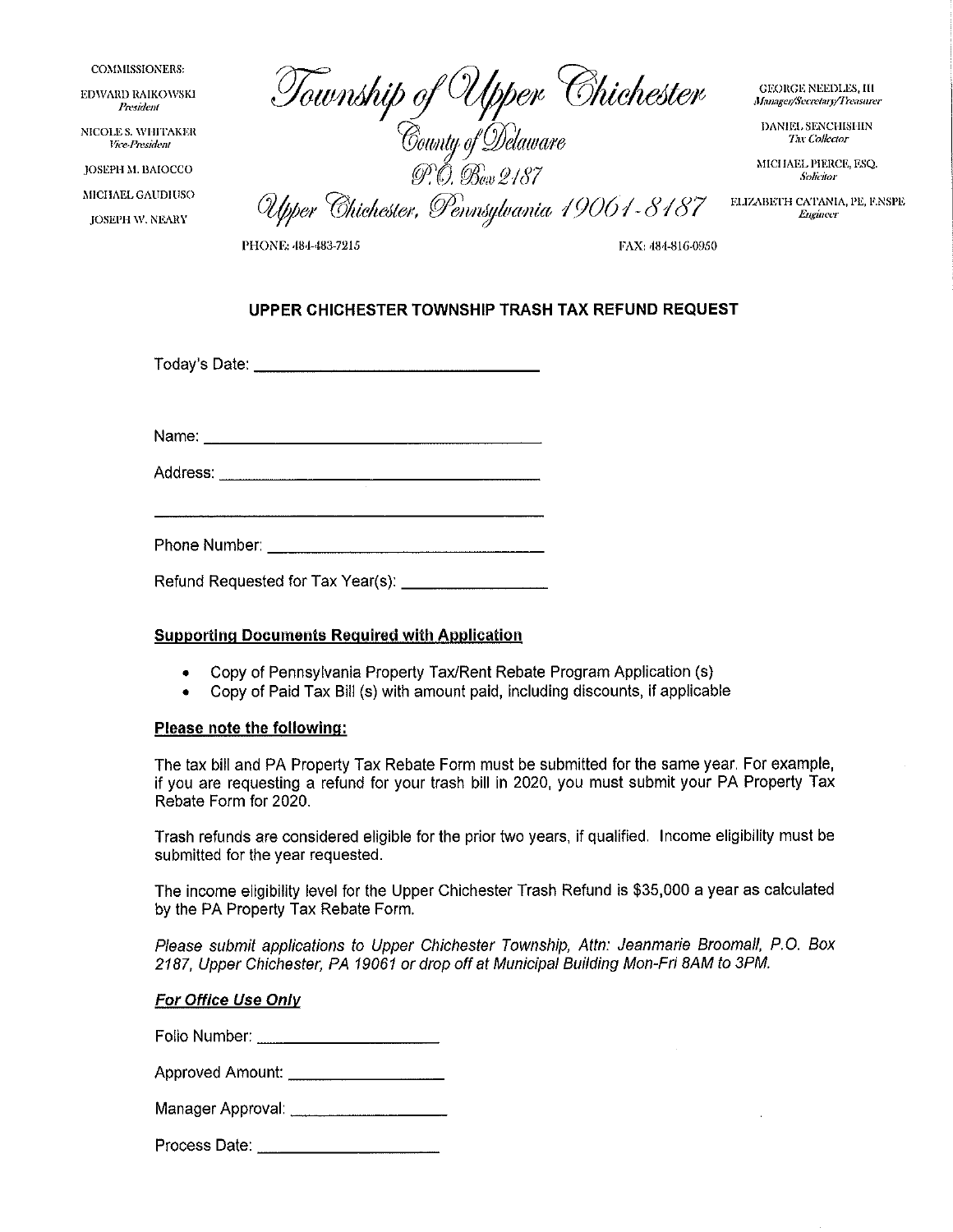

 $\epsilon$ 



2105010058

|    | <b>Harrisburg PA 17128-0503</b>                                                                                                                                                         |                   | 2021                                                                                                                      |                                   |                                                                     |            |                                                                                                                                          | OFFICIAL USE ONLY                                   |
|----|-----------------------------------------------------------------------------------------------------------------------------------------------------------------------------------------|-------------------|---------------------------------------------------------------------------------------------------------------------------|-----------------------------------|---------------------------------------------------------------------|------------|------------------------------------------------------------------------------------------------------------------------------------------|-----------------------------------------------------|
|    | Your Social Security Number                                                                                                                                                             |                   | Check your label for accuracy, if incorrect, do not use the label. Complete Section I.<br>Spouse's Social Security Number |                                   | If Spouse Is<br>Deceased, fill<br>In the oval.<br>$E_1 \rightarrow$ |            | ■ Fill In only one oval In each<br>Ħ.<br>section.<br>1. I am filing for a rebate as a:<br><b>P. Property Owner - See</b><br>Instructions |                                                     |
|    | Last Name                                                                                                                                                                               |                   | PLEASE WRITE IN YOUR SOCIAL SECURITY NUMBER(S) ABOVE<br>First Name                                                        |                                   |                                                                     | MI         | R. Renter - See Instructions                                                                                                             |                                                     |
|    |                                                                                                                                                                                         |                   |                                                                                                                           |                                   |                                                                     |            | B. Owner/Renter - See<br><b>Instructions</b>                                                                                             |                                                     |
|    | First Line of Address                                                                                                                                                                   |                   |                                                                                                                           |                                   |                                                                     |            | 2. I Certify that as of Dec. 31, 2021,<br>l am (a).                                                                                      |                                                     |
|    | Second Line of Address                                                                                                                                                                  |                   |                                                                                                                           |                                   |                                                                     |            | A. Claimant age 65 or older<br>B. Claimant under age 65,<br>same household                                                               | with a spouse age 65 or<br>older who resided in the |
|    | City or Post Office                                                                                                                                                                     |                   | State                                                                                                                     | ZIP Code                          | <b>CODES</b>                                                        |            | C. Widow or widower, age<br>50 to 64                                                                                                     |                                                     |
|    | Spouse's First Name                                                                                                                                                                     | MI                | County Code School District Code                                                                                          |                                   | <b>REQUIRED</b><br><b>Country Code</b>                              |            | D. Permanently disabled<br>若ない<br>and age 18 to 64                                                                                       |                                                     |
|    |                                                                                                                                                                                         |                   | šr.                                                                                                                       |                                   |                                                                     |            | 3.                                                                                                                                       |                                                     |
|    | Claimant's Birthdate                                                                                                                                                                    | Spouse's Binhoate | Daytime Telephone Number                                                                                                  |                                   |                                                                     |            | Filing on behalf of a<br>decedent                                                                                                        |                                                     |
|    |                                                                                                                                                                                         |                   |                                                                                                                           |                                   |                                                                     |            | <b>Dollars</b>                                                                                                                           | Cents                                               |
| ЩH |                                                                                                                                                                                         |                   | TOTAL INCOME received by you and your spouse during 2021                                                                  |                                   |                                                                     |            |                                                                                                                                          |                                                     |
|    | 4. Social Security, SSI and SSP Income (Total benefits \$ _______________divided by 2)                                                                                                  |                   |                                                                                                                           |                                   |                                                                     | 4.         |                                                                                                                                          |                                                     |
|    | 5. Railroad Retirement Tier 1 Benefits (Total benefits \$                                                                                                                               |                   |                                                                                                                           | divided by 2) $\dots \dots \dots$ |                                                                     | 5.         |                                                                                                                                          |                                                     |
|    | 6. Total Benefits from Pension, Annulty, IRA Distributions and Railroad Retirement Tier 2 (Do not<br>include federal veterans' disability payments or state veterans' payments.)        |                   |                                                                                                                           |                                   |                                                                     | 6.         |                                                                                                                                          |                                                     |
|    |                                                                                                                                                                                         |                   |                                                                                                                           |                                   | LOSS                                                                | 7,         |                                                                                                                                          |                                                     |
|    | 8. Gain or Loss on the Sale or Exchange of Property If a loss, fill in this oval                                                                                                        |                   |                                                                                                                           |                                   | 立てき<br>LOSS                                                         | 8.         |                                                                                                                                          |                                                     |
|    |                                                                                                                                                                                         |                   |                                                                                                                           |                                   | ņu,<br>LOSS                                                         | 9.         |                                                                                                                                          |                                                     |
|    | Other Income.                                                                                                                                                                           |                   |                                                                                                                           |                                   | C. P                                                                | 10.        |                                                                                                                                          |                                                     |
|    | 11a, Salaries, wages, bonuses, commissions, and estate and trust income. (intercontentation)                                                                                            |                   |                                                                                                                           |                                   |                                                                     | 11a.       |                                                                                                                                          |                                                     |
|    | 11b. Gambling and Lottery winnings, including PA Lottery winnings, prize winnings and the value                                                                                         |                   |                                                                                                                           |                                   |                                                                     | 11b.       |                                                                                                                                          |                                                     |
|    |                                                                                                                                                                                         |                   |                                                                                                                           |                                   |                                                                     | 11c.       |                                                                                                                                          |                                                     |
|    | 11d. Cash public assistance/relief. Unemployment compensation and workers' compensation,                                                                                                |                   |                                                                                                                           |                                   |                                                                     | 11d.       |                                                                                                                                          |                                                     |
|    | 11e. Gross amount of loss of time insurance benefits and disability insurance benefits,<br>and life insurance benefits, except the first \$5,000 of total death benefit payments.       |                   |                                                                                                                           |                                   |                                                                     | 11e.       |                                                                                                                                          |                                                     |
|    | 11f. Gifts of cash or property totaling more than \$300, except gifts between                                                                                                           |                   |                                                                                                                           |                                   |                                                                     | 11f.       |                                                                                                                                          |                                                     |
|    |                                                                                                                                                                                         |                   |                                                                                                                           |                                   |                                                                     | 11g.       |                                                                                                                                          |                                                     |
|    | 12. Claimants with Federal Civil Service Retirement System Benefits enter \$9,514 or \$19,028.                                                                                          |                   |                                                                                                                           |                                   |                                                                     |            |                                                                                                                                          |                                                     |
|    | 13. TOTAL INCOME. Add only the positive income amounts from Lines 4 through 11g and subtract<br>the amount on Line 12, See Page 3 for income limitations. Enter this amount on Line 23, |                   |                                                                                                                           |                                   |                                                                     | 12.<br>13. |                                                                                                                                          |                                                     |
|    |                                                                                                                                                                                         |                   | IMPORTANT: You must submit proof of the income you reported -- See the instructions on Pages 7 to 9.                      |                                   |                                                                     |            |                                                                                                                                          |                                                     |

 $\Delta^{(2)} = 1/2 = 0.25$ 

 $\frac{1}{2}$ 

 $\bar{z}$